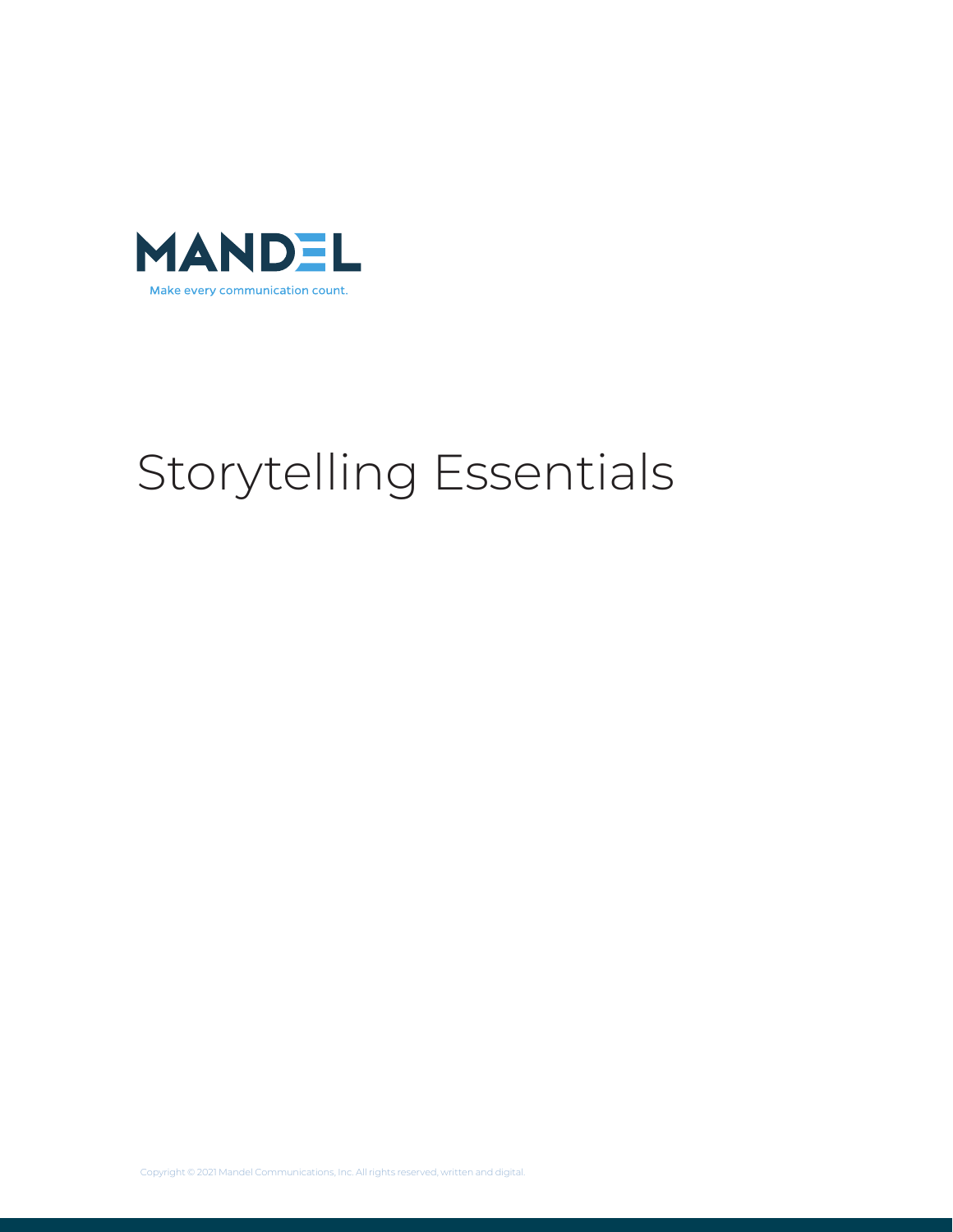# We All Tell Stories, But Are They Effective?

How do you get people to listen? Not just listen — but also really care about what you are saying, understand it, and invest in it? This is everyone's greatest challenge, especially when it comes to delivering important messages.

The most effective communicators have discovered that a message, no matter how compelling its logic, needs an emotional component to really break through. And, to inject emotion into your message, nothing works better than a story.

An effective story makes the listener remember your message, take it to heart, and tell it to others. That may be why in today's business world, storytelling has become such a highly desirable skill for organizations - for their leaders, sales professionals, managers, team leads, et al.

### **All people tell stories — humans seem hard-wired to communicate through storytelling.**

But there's a big difference between a story and an *impactful* story. An impactful story is not simply a yarn, a case study, personal reminiscence, or anecdote — although it can include any of these components.

To be impactful, a story must capture your listeners' emotional attention, so that they become emotionally involved in rooting for a positive outcome. Effective storytelling uses a simple set of building blocks to create stories that meet different needs — from persuading your customer to take a particular plan of action, to helping your manager understand your point of view, to making a compelling case to your leader for needed change.

## **Remember, a good narrative lights up seven parts of the brain as opposed to facts and figures that light up maybe two.**

And remember, there's science behind the impact of a well told story. While facts and figures light up two parts of the brain (language comprehension and processing), a good narrative

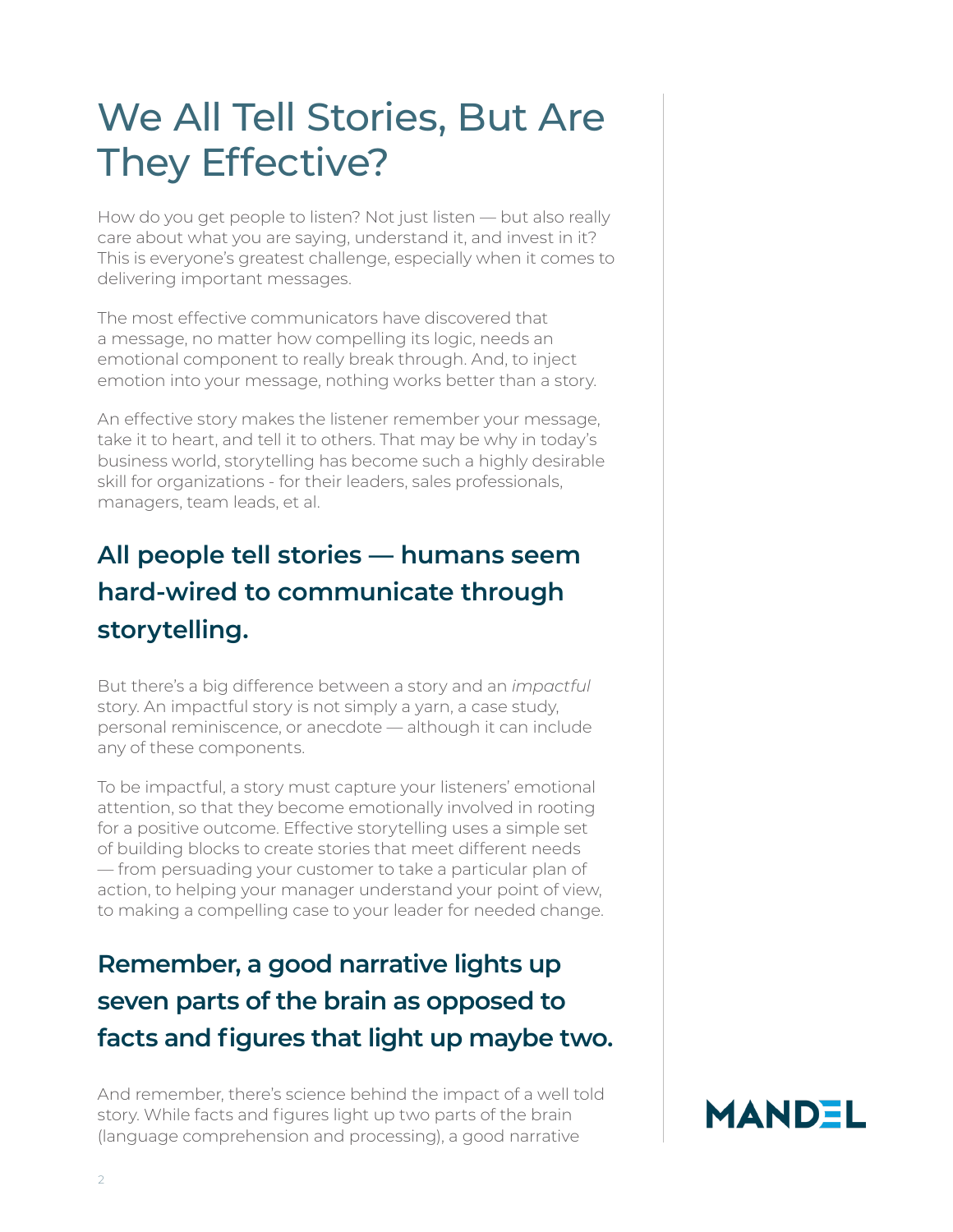lights up SEVEN parts of the brain (motor, sensory, olfactory, auditory, visual and the 2 language areas). And those five extra parts of the brain are typically where decisions originate via emotion, memories, and visualization. The brain is especially stimulated if the person can SEE themselves in the story – people are more open to information if it's framed in a way that resonates with how they see the world.

That is especially important in today's virtual and digital communication environment. Weaving in stories throughout a virtual conversation, presentation or team meeting creates powerful engagement and allows the audience to process your message on both an objective and emotional level. This can significantly offset the limitations of the 'virtual' environment.

# What Are The Elements of An Impactful Story?

To be impactful, a story needs the following elements:

Bookends. First, every effective story needs a link at the beginning that connects your story to something that's important to your listener. Second, your story needs a main point at the end that recalls your link and underscores what you want your listener to take away from the story.

Inexperienced storytellers often neglect to include bookends. In addition to "packaging" your story, so to speak, bookends help you maintain a useful focus when planning and telling your story.

Main Character. Every story needs a hero, whether it's you or someone else. It is essential that your hero be on a quest that your listener can identify with and care deeply enough about that they can invest in the journey to resolution.

The bond this creates between the main character and the listener is the story's emotional driving force, compelling the listener to want to know more. Without this emotional bond with your hero, or main character, your listener won't care what happens and will simply tune out.

The main character becomes, in essence, the human face of your story. Include any information about the main character that will help your listener better understand and sympathize with his or her situation.

**Background.** Context is what the listener needs in order to grasp the story. An effective background helps the listener visualize the

**It is essential that your hero be on a quest that your listener can identify with and care deeply enough about that they can invest in the journey to rhat they can<br>invest in the<br>journey to<br>resolution.** It is<br>
that<br>
herc<br>
a qu

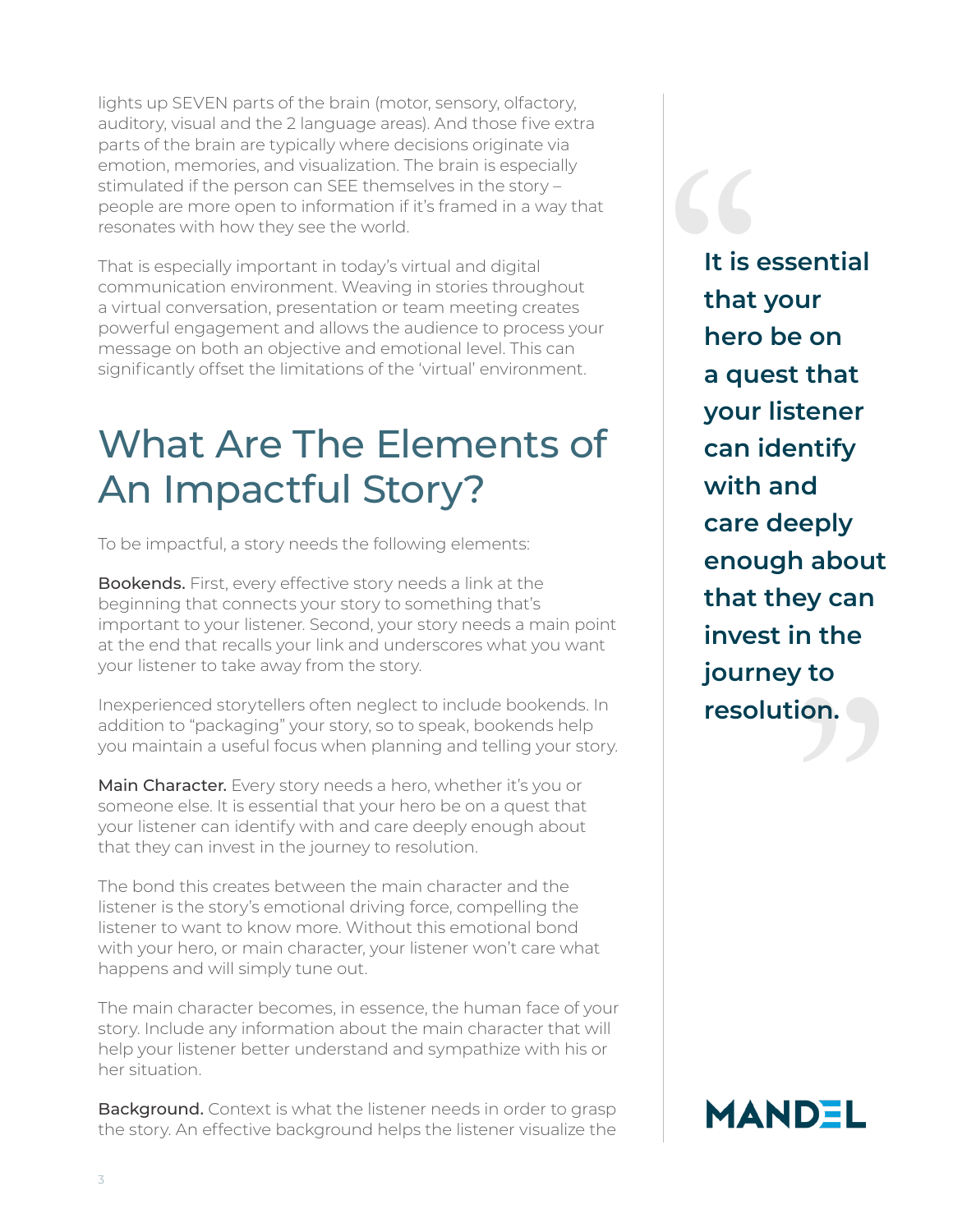main character right in the thick of things. Include critical facts like where, when, and why the main character is in a particular situation, but keep it brief. Your inciting incident — the specific event that sets the story in motion and sends the hero on his or her journey — lives here.

**Conflict.** Also known as obstacles, the conflict turns the main character's world upside down. These obstacles could be a crisis, challenge, and/or enticing opportunity. In short, these are the events that put your hero in jeopardy and require tough choices.

#### Keep Your Character In the Water

Let's say we drop a swimmer in the ocean. We add a hungry shark, so there's conflict. We have the swimmer quickly climb into his boat resolving the conflict. Will the listener care? Did we ever capture the listener's interest? Instead, what if we explain that the swimmer jumped in the water to find his wife's wedding ring in an attempt to prove to her how much he loved her? And THEN we left the swimmer in the water searching? What if a shark loomed in the distance? A storm came up? His boat began to drift farther and farther away with his wife in it? That sets up a story people might just stick around for.

Resolution. This is how the conflict was successfully resolved. How did the main character deal with the turmoil he or she was thrown into? The resolution in a story resolves the obstacles in the hero's path, and explains how the original quest was either achieved or changed due to the lessons the hero learned during the journey.

For your story to be effective, the resolution shouldn't be one that happened quickly or easily. Instead, describing how the main character failed before he or she succeeded adds drama to your story.

And what about stories that don't have a happy ending? A cautionary tale about what went wrong can also be very powerful.

# What Kinds of Stories Are There?

You can use these story elements to build a variety of stories. The best storytellers know how to use a mix of stories: stories about themselves, stories about other people, and even stories about events that haven't happened yet.

**For your story to be effective, the resolution shouldn't be one that happened quickly or be one that<br>happened<br>quickly or<br>easily.** For y<br>
story<br>
effer<br>
reso

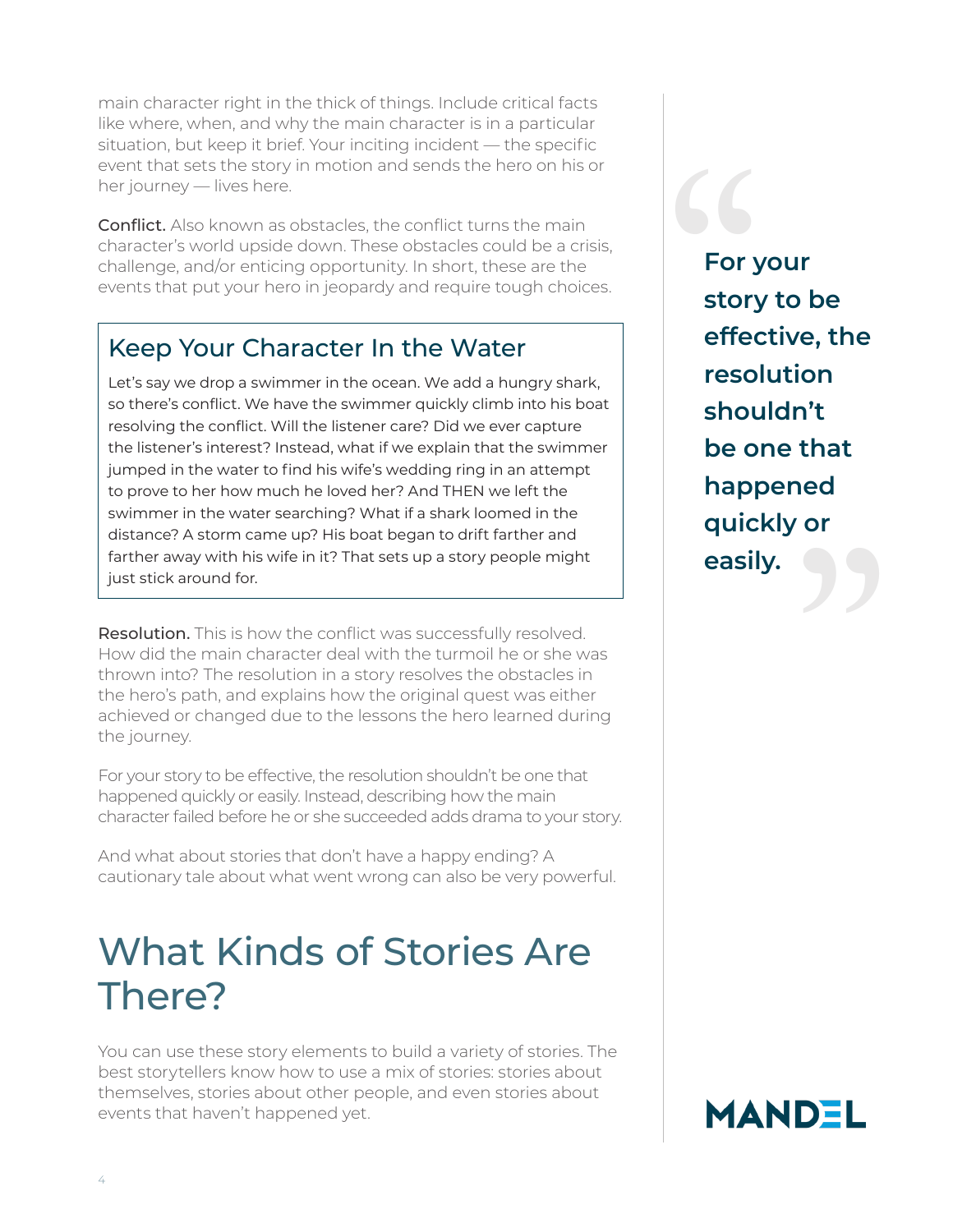A story about yourself. The trick to making a personal story memorable is full self-disclosure: the good and the bad — the tough and embarrassing moments, the doubts, and inner struggle you went through. Personal stories that are happy tales about how easy something was for you are usually boring: there isn't any conflict and it can sound like bragging.

People usually have more personal stories than they might think, but they don't tell them out of worry that they might not interest others.

A personal story can be about something that happened to you in your personal or work life, or even from your childhood. The trick is to tell the story in such a way that your listeners identify with your struggle.

In business communication the ultimate power of a personal story comes from the lessons — good and bad— you draw from it that are relevant to the listener.

When you tell a story about something that was hard for you, make sure you don't appear to trivialize your struggle. A welltold personal story will help you to establish a more human connection with your listeners, making it easier for them to share their fears and concerns.

### How NOT To Tell a Personal Story

A manager of a marketing team was explaining an upcoming complex change in a database software program. His team was finding the upgrade tough going. To motivate them, the leader said, "Look, I know it's not easy. I was confused myself and was wondering how I could ever explain it to anyone else. But all I had to do was spend some time on it, and now I totally get it." There was a moment's silence, and then, from the back of the room someone said, "Well, good for you."

A story about another person. In this kind of story the hero could be a customer, a team member, a leader, a friend, or a family member. When selecting such a story, focus on someone your listener can closely identify with — someone who has struggled and overcome the same kinds of challenges your listener is dealing with.

An ultimate benefit of sharing a story about another person is the expansion of your world by recounting someone else's experience. Ask yourself what the listener would need to know about him or her: what personal qualities, life experiences, and common values do they possess?

**A well-told personal story will help you establish a more human connection with your listeners, and you will make it easier for others to share their fears and concernation**<br>share their<br>fears and<br>concerns. A we<br>pers<br>will<br>esta

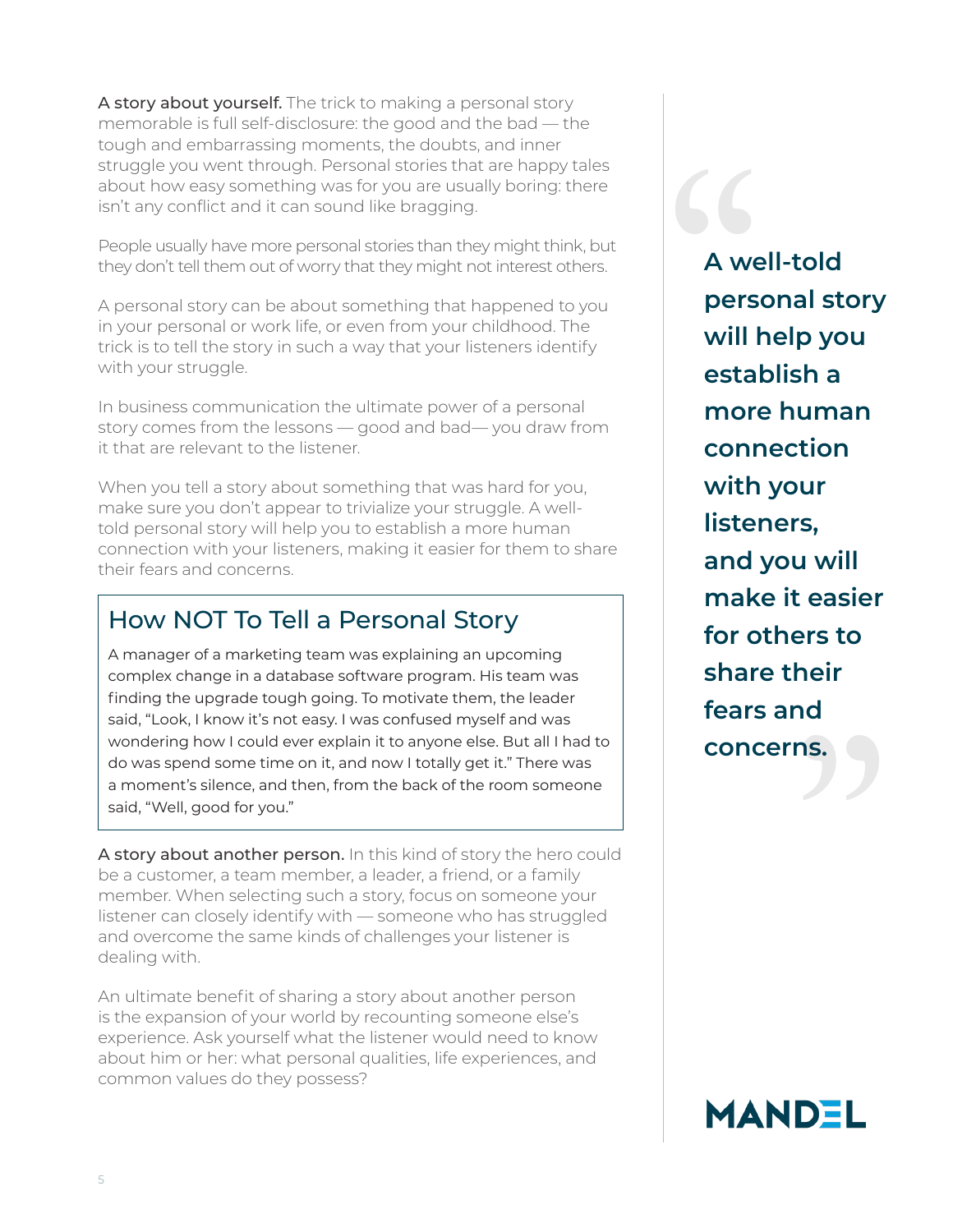The key to this type of story is getting specific about the person's quest, struggle, and his or her steps to a resolution. It's the difference between saying "John was really busy" and "John needed to support and care for his family, so began his day at six preparing breakfast, followed by walking his dog, and at seven taking the kids to school, so by eight he could open his store."

A what-if story. In this kind of before-and-after story (also known as a day-in-the-life story), you contrast how life would be for your listener with your solution in place, versus your listener's present situation.

In a what-if story, you don't have any real knowledge of the other person's experience with your solution or recommendation because it hasn't happened yet. You're saying, in effect, "Let me paint a picture of the kind of world you can enjoy with my recommendation in place."

The power of this kind of story derives from how accurately you are able to pinpoint the problems the listener is now experiencing — problems that your solution will solve. They should come away from your story thinking, "This person really gets me and what I need."

# Be a storyteller.

There's nothing that can replace the impact of an effective story. Without a story, people will remember very little tomorrow of what you said today. With a story, they'll not only remember your message, but also care enough to act on it.

**They should come away from your story thinking, "This person really gets me and what I**  " I nis person<br>really gets me<br>and what I<br>need. They<br>
com<br>
awa<br>
your

# **Contact**

Mandel Communications, Inc. 820 Bay Avenue, Suite 113 Capitola, CA 95010 USA

+1 831 475 8202

info@mandel.com mandel.com